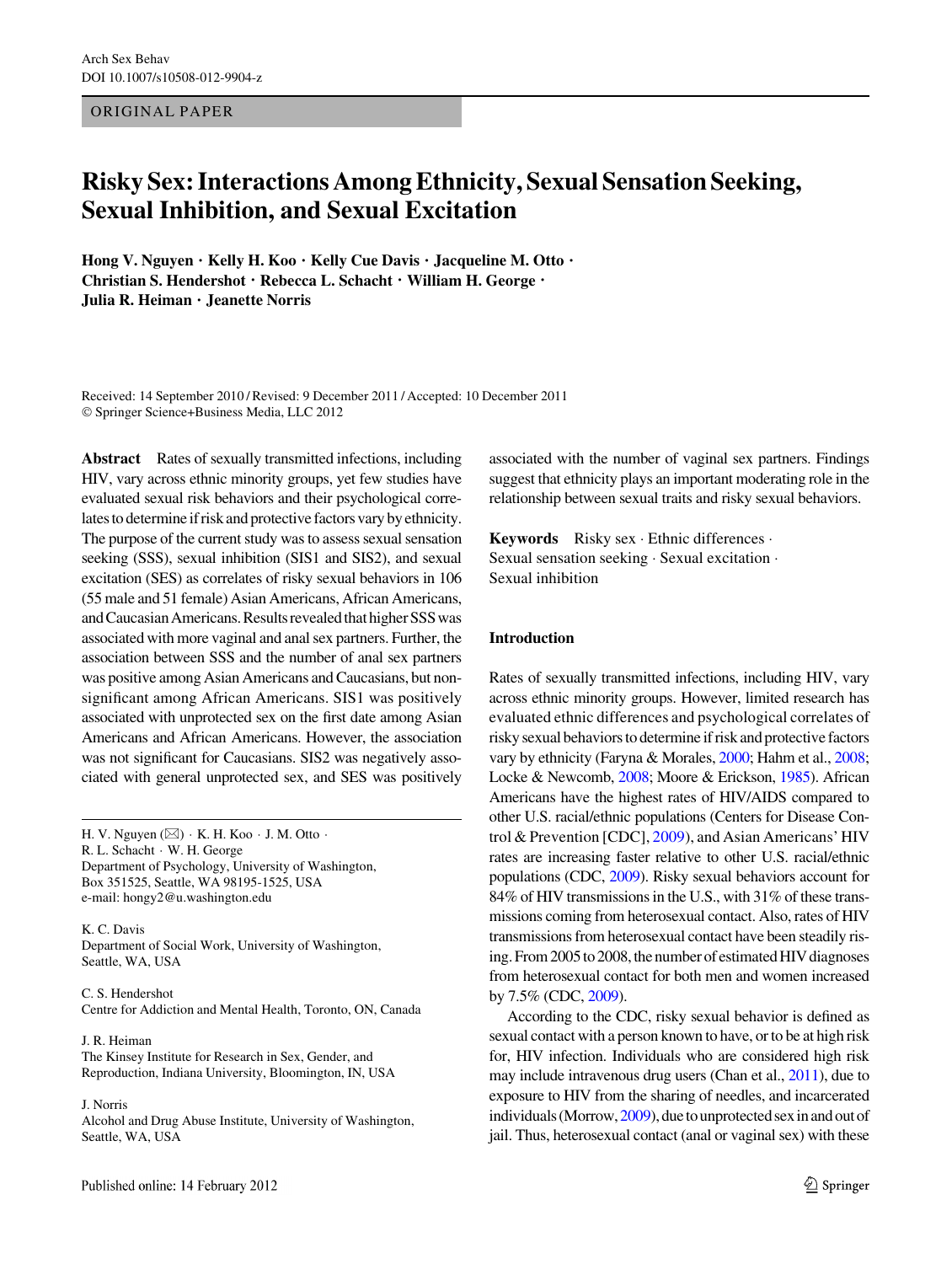individuals may increase one's risk of contracting HIV, especially if condom use is inconsistent or non-existent. Having high numbers of sex partners is also considered risky because the probability of being exposed to HIV increases with each sex partner (Moreno, El-Bassel, & Morrill, [2007\)](#page-8-0). Again, condom use or the lack thereof greatly determines the risk. The current study operationalized risky sexual behavior as having sex without a condom, having sex without a condom on the first date, and having high numbers of vaginal and anal sex partners (Turchik & Garske, [2009\)](#page-8-0).

Current research indicates that individual trait variables, such as sexual inhibition, sexual excitation, and sexual sensation seeking, are strongly associated with risky sexual behaviors (Bancroftetal.,[2003](#page-7-0);Kalichman&Rompa,[1995](#page-8-0)).However,noresearch has examined ethnic differences in these individual trait variables and the relationship among ethnicity, these traits, and sexual risk behaviors. The purpose of the present study was to explore relationships among ethnicity, sexual inhibition, sexual excitation, sexual sensation seeking, and risky sexual behaviors.

## Ethnicity, Risky Sexual Behaviors, and HIV

Although African Americans account for only 13% of the U.S. population, they account for 48% of persons in the U.S. living with AIDS (CDC, [2009\)](#page-7-0). HIV diagnosis rates for African American men are more than seven times those of Caucasian men and HIV diagnosis rates for African American women are more than 18 times those of Caucasian women (CDC, [2009\)](#page-7-0). Approximately 71% of HIV infections in African American men and 75% of HIV infections in African American women are due to risky sexual behaviors (CDC, [2009\)](#page-7-0). Following African Americans, Caucasians are the second highest population of persons living with AIDS in the U.S. (CDC, [2009](#page-7-0)). In 2006, Caucasians accounted for 33% of persons living with AIDS and 35% of estimated new HIV infections. Approximately 87% of HIV infections in Caucasian men and 65% of HIV infections in Caucasian women were due to risky sexual behaviors (CDC, [2009](#page-7-0)).

Compared to Caucasians' and African Americans' high percentage of persons living with AIDS, only 1% of those living with AIDS are Asian Americans. Therefore, Asian Americans are often considered not at risk for HIV/AIDS and are often overlooked in research and in prevention efforts. However, Asian Americans are now exhibiting higher HIV incidence rates than other racial/ethnic groups despite having low prevalence rates. Between 2003 and 2007, the rates of AIDS diagnoses in Asian Americans increased by 20.6% whereas rates of AIDS diagnoses decreased for other U.S. racial/ethnic populations (CDC, [2009\)](#page-7-0). Further, risky sexual behaviors account for 89% of HIV infections in Asian American men and 82% in Asian American women (CDC, [2009](#page-7-0)). Approximately 89% of Asian Americans report inconsistent condom use, which is comparable to other at-risk racial/ethnic groups, such as African Americans and Caucasians (Choi et al., [2005;](#page-7-0) Manderson, Kelaher, Woelz-Stirling, Kaplan, & Greene, [2002](#page-8-0); Schuster, Bell, Nakajima, & Kanouse, [1998](#page-8-0)). Thus, the notion that Asian Americans are a low risk group for HIV/AIDS is a misconception.

Overall, extant research indicates that, although there are differences in HIV/AIDS prevalence rates among Asian Americans, African Americans, and Caucasian Americans, the rise in Asian American incidence rates indicates that members of these groups are all at-risk for HIV infection. Further, research indicating that HIV/AIDS continues to be conferred heterosexually through risky sexual behaviors highlights the need for examining psychological correlates that may be unique risk or protective factors for each group.

# Sexual Inhibition/Sexual Excitation and Sexual Behaviors

One theoretical model useful in identifying psychological correlates of risky sexual behaviors is the dual control model. The dual control model proposes that sexual responses and associated behaviors are the result of an interaction between sexual excitatory and sexual inhibitory processes in the brain (Janssen, Vorst, Finn, & Bancroft, [2002\)](#page-8-0). This model postulates that these processes are biological in nature, serve adaptive purposes for human survival, and account for individual differences in the capacity for sexual interest and response. To assess these dual control processes, Janssen et al. developed the sexual inhibition/ sexual excitation scale (SIS/SES), which measures an individual's propensity for sexual arousal and excitation (SES), sexual inhibition due to threat of performance failure (SIS1), and sexual inhibition due to threat of negative consequences (SIS2).

The SIS/SES scales are strongly associated with risky sexual behaviors. High scores on SIS1 were associated with more risky sexual behaviors and lower levels of safe sex assertiveness (Bancroft et al., [2003](#page-7-0)). This suggests that a lack of confidence in one's ability to achieve and sustain sexual arousal may reduce condom use and assertiveness for safe sex. Conversely, high scores on SIS2 were associated with less risky sexual behaviors and higher levels of safe sex assertiveness (Bancroft, Janssen, Carnes, Goodrich, & Strong, [2004](#page-7-0)). This is consistent with the dual control model, which proposes that sexual inhibition is an adaptive mechanism that impedes sexual response in the face of a threat or risk. Thus, individuals with a high propensity for sexual inhibition may not remain aroused in the presence of risk and, consequently, may be more likely to take risk-reducing actions, such as wearing a condom. SES was also shown to be associated with risky sexual behaviors, such that higher SES was associated with more sexual partners and less condom use (Janssen et al., [2002](#page-8-0)). Thus, individuals with a higher propensity for sexual arousal may be more likely to stay aroused in the presence of risk, thereby reducing concerns about risk and safe sex behaviors (Bancroft et al., [2003](#page-7-0)).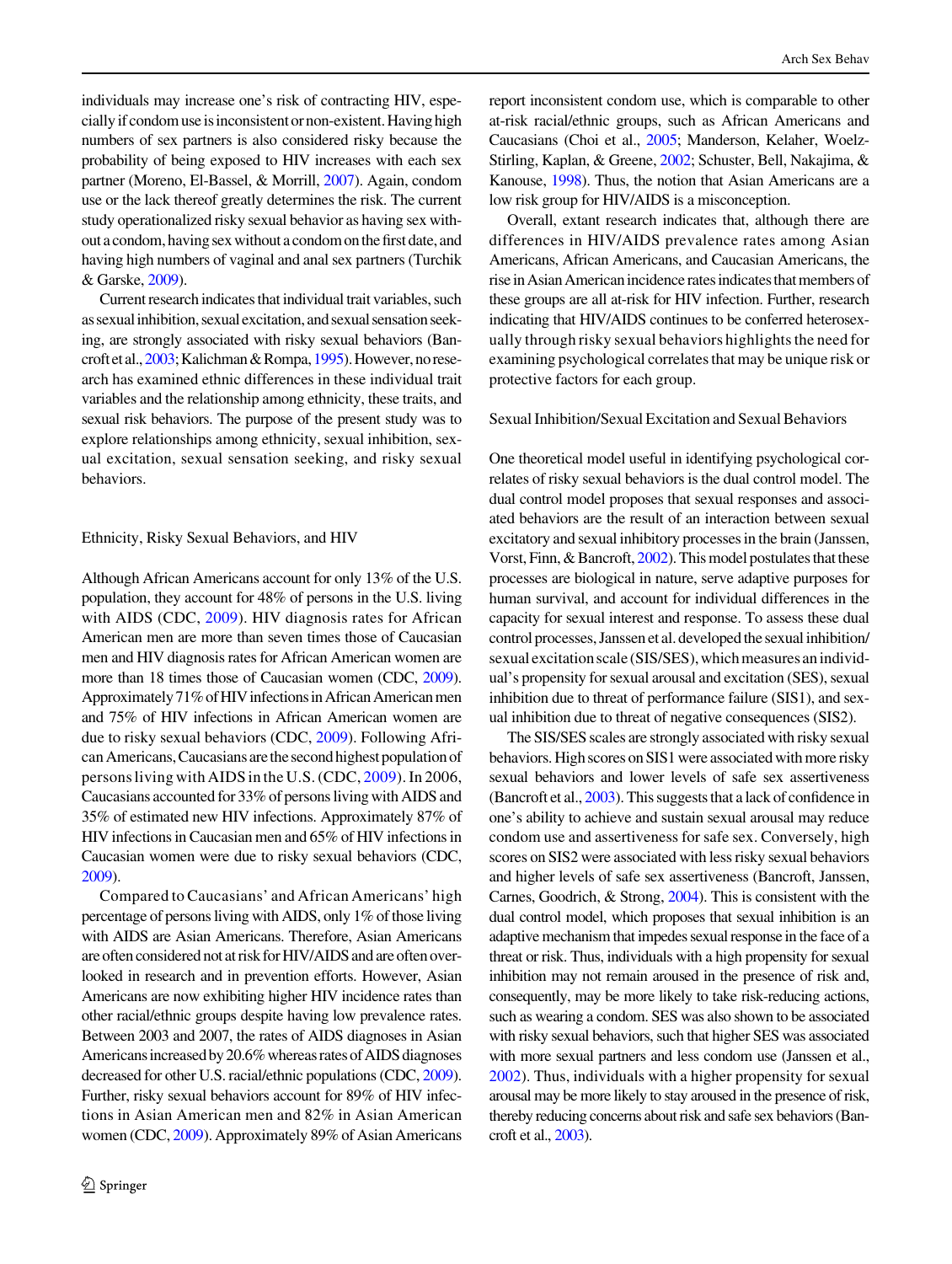Sexual Sensation Seeking and Sexual Behaviors

The sexual sensation seeking (SSS) model proposes that risky sexual behaviors are an expression of the personality trait of sensation seeking. Individuals who are high in sensation seeking, defined as the need to seek out varied, novel, and complex experiences and sensations, are willing to take physical and social risks to achieve these sensations and experiences (Zuckerman, Eysenck,  $&$  Eysenck, [1978](#page-8-0)). Individuals high in sensationseeking are morelikely to take risks and are also more likely to downplay the risks associated with specific behaviors if they have engaged in the behaviors without negative consequences (Kalichman & Rompa,  $1995$ ). Thus, sensation seeking influences risk-taking by increasing individuals' preparedness to take risks to achieve certain benefits and by influencing how individuals subsequently appraise risks. Sensation seeking accounts for individual differences in risky sexual behaviors and provides a motivational explanation for why risky sexual behaviors persist despite the threat of HIV infection.

Kalichman and Rompa [\(1995](#page-8-0)) revised Zuckerman et al.'s [\(1978](#page-8-0)) Sensation Seeking Scale to assess sensation seeking related specifically to sexual interests and activities. Studies using the revised scale found that SSS was strongly associated with risky sexual behaviors, such as drug and alcohol use before sex, high numbers of sexual partners, and high frequencies of unprotected and anal sex in gay men and heterosexual men and women (Bancroft et al., [2003\)](#page-7-0). SSS has also been negatively correlated with risk-reduction intentions. Those high in SSS have been shown to have less intention to tell their partner to practice safer sex, less intention to avoid alcohol and drugs prior to sex, less intention to refuse unsafe sex, and less intention to negotiate for safer sex.

Although robust relationships among SIS/SES, SSS, and risky sexual behaviors have been shown in current research, few studies have examined this relationship in ethnic minority populations. Further, ethnic differences in the propensity for SIS/ SES and SSS have not been examined. Thus, we attempted to explore how ethnicity interacts with these personality trait variables to influence risky sexual behaviors. Additionally, even though the literature suggests that these variables are highly correlated (Bancroft et al., [2003](#page-7-0)), both SSS and SIS/SES require further examination, because the measurement of SSS focuses on attitudes, values, and behavioral tendencies of the personality trait, whereas the measurement of SIS/SES focuses on sexual response patterns that are based on the neurobiological processes underlying the personality trait. Thus, the difference between SSS, SIS/SES, and their relationship to risky sexual behaviors among individuals of different ethnic backgrounds remains unknown and warrants exploration.

The purpose of the present study was to investigate relationships among SIS/SES, SSS, and risky sexual behaviors in Asian Americans, African Americans, and Caucasian Americans. We hypothesized that (1) higher levels of SSS would be associated with more risky sexual behaviors; (2) higher levels of SIS1 would be associated with more risky sexual behaviors; (3) higher levels of SIS2 would be associated with less risky sexual behaviors; and (4) higher SES would be associated with more risky sexual behaviors. Due to the limited research on ethnic differences in SSS and SIS/SES, we did not develop directional hypotheses regarding potential moderating effects of ethnicity on these relationships. Instead, we analyzed this possibility in an exploratory fashion, in hopes that a foundation of understanding on these topics will be provided for future research to examine a priori predictions.

# Method

#### Participants

This study used secondary data analyses from a larger study investigating the influence of alcohol consumption on risky sexual decision-making. Participants were recruited for this larger study through community flyers and newspaper advertisements, which stated that the research involved alcohol and social perception. Participants were required to meet the following inclusion criteria: (1) be between the ages of 21–35 years, (2) have no history of alcohol-related problems or contraindications for consuming alcohol, (3) be interested in dating the opposite sex and not currently in an exclusive dating relationship, and (4) be a social drinker. In addition to completing background measures via computer, procedures for the larger experimental portion of the study involved the measurement of arousal using a penile or vaginal plethysmograph, which was completed in the laboratory. The current study only used data from the background measures, which took approximately 60–90 min. Participants were compensated \$15 per hour.

The sample included in these analyses consisted of 106 participants (51.9% male;  $n=55$ ) with a mean age of 26.5 years  $(SD=4.7)$ . The ethnic breakdown of the sample was 30.2% Caucasian, 34.0% Asian-American, and 35.8% African-American. This sample was a subset of the larger sample. Since the larger study consisted of three phases of data collection, and the measures that we were interested in for this study were added to the second and third phases, we only included participants from the second and third phases in these analyses. The sexual orientation reported by 72.6% of the participants was exclusively heterosexual, with 27.4% reporting some homosexual experiences. Currently enrolled students (full or part-time) made up 36.9% of the sample and more than one-half (51.9%) were employed at least part-time. Forty-seven percent of individuals reported a household income of less than \$20,999 per year and 79.2% of individuals reported''some college''to be their highest educational level. Forty-one percent of individuals reported not using a condom the last time they had sexual intercourse, 18.9%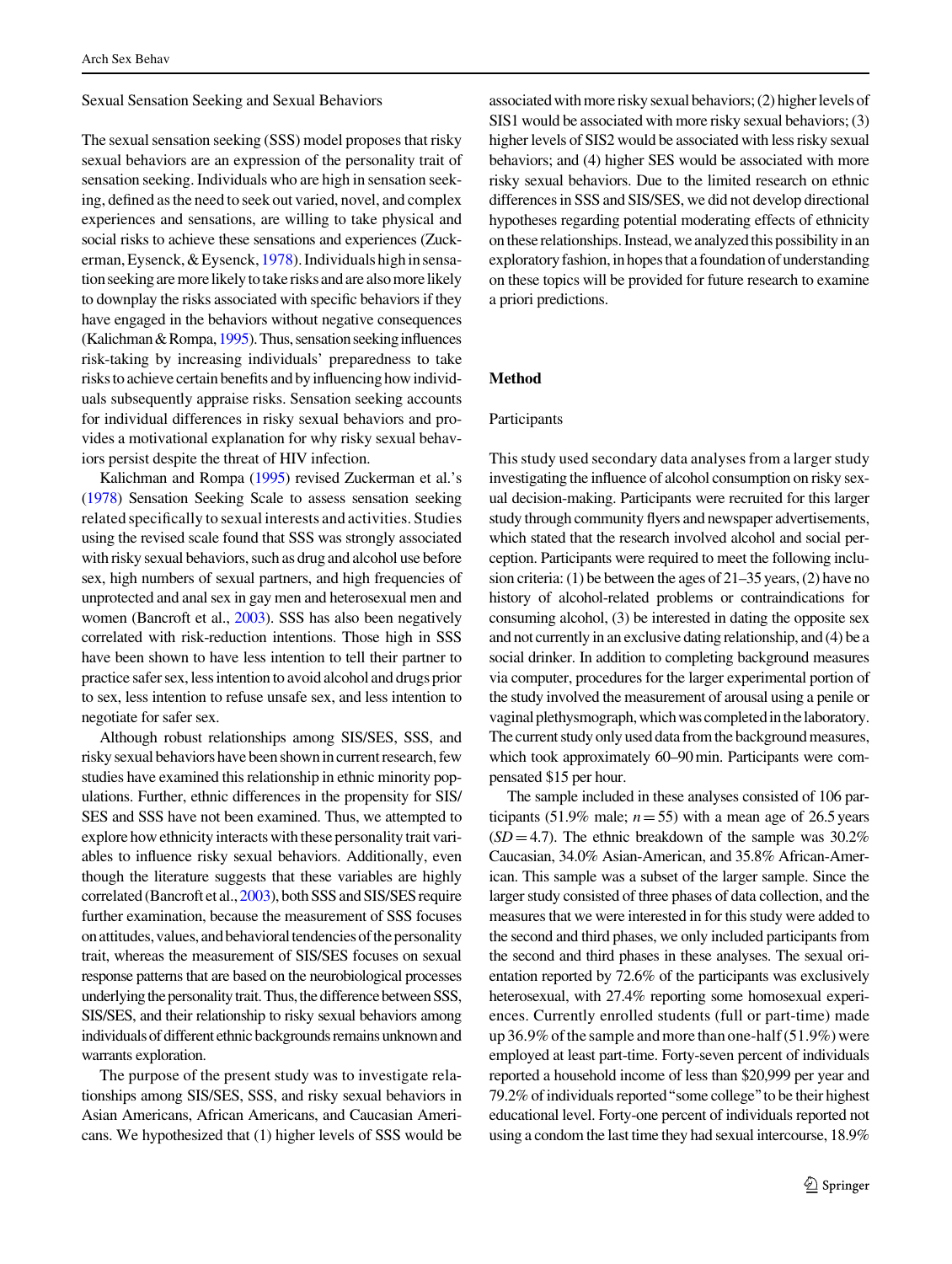reported to have been diagnosed with an STD, and 39.2% of women reported to have ever been pregnant.

## Measures and Procedure

## Sexual Inhibition and Sexual Excitation Scale (SIS/SES)

The SIS/SES is a 45-item self-report questionnaire that assesses the individual's propensity for sexual inhibition and sexual excitation (Janssen et al., [2002](#page-8-0)). The items assess sexual response patterns typical for each participant. Most of the items were written in an if–then format, such that the if-statement described an inhibiting or exciting sexual event and the thenstatement described the sexual response. An example item: ''When I think of a very attractive person, I easily become sexually aroused.''Each item was rated on a 4-point scale, ranging from 1 (strongly disagree) to 4 (strongly agree).

The inhibition items (SIS) reflect situations in which existing sexual arousal is lost due to the introduction of an intrapersonal or interpersonal threat. The inhibition items consist of two subscales, SIS1 and SIS2, with SIS1 assessing inhibition due to threat of performance failure and SIS2 assessing inhibition due to threat of performance consequences. The sexual excitation items (SES) assesses the individual's propensity for sexual arousal. These items cover, among others, visual, auditory, tactile, imaginary, and olfactory stimuli. They also cover potentially sexually exciting social interactions that may be relevant to SES. The SIS/ SES had good internal consistency for the current sample (Cronbach's  $\alpha$  = .84 for SES, .91 for SIS1, and 0.82 for SIS2).

#### Sexual Sensation Seeking

The SSS questionnaire (Kalichman et al., [1994\)](#page-8-0) measures the degree to which participants seek out sexual experiences. The 11-item scale includes statements such as ''I like wild 'uninhibited' sexual encounters" and "I feel like exploring my sexuality," answered on 5-point Likert scales of 1 (not at all like me) to 5 (very much like me). This questionnaire produced good reliability ( $\alpha$  = .79) for the current sample.

## Number of Sex Partners

The number of lifetime sex partners was assessed by two questions developed by the research team, "With how many partners of the opposite sex have you had anal intercourse?''and''With how many partners of the opposite sex have you had vaginal intercourse?''Participants typed in a numbered response.

## Unprotected Sex

Unprotected sex was assessed with two questions, ''In the past 12 months, how often have you had sex without a condom?''and ''In the past 12 months, how often have you had sex without a

condom on the first date?'' These items were developed by the research team and were measured on a scale of 0 (never) to 6 (all of the time).

## Data Analytic Plan

All measures were assessed for skew and kurtosis, missing data, and outliers (West, Finch, & Curran, [1995](#page-8-0)). Descriptive statistics assessing general unprotected sex, SSS, and SIS/SES showed no significant skew in their distributions. There was significant skew in the distribution of unprotected sex on the first date, number of vaginal sex partners, and number of anal sex partners. Skew was corrected for unprotected sex on the first date through an inverse transformation, for the number of vaginal sex partners through a logarithmic transformation, and for the number of anal sex partners through an inverse transformation (Tabachnick & Fidell, [2007](#page-8-0)). Transformations resulted in normal distributions for these variables. Participants with missing values for some variables were kept in the dataset and values for those items were coded as missing. We performed ANOVAS to examine ethnic and gender differences in SIS/SES and SSS. We also performed sequential regressions to examine whether (1) ethnicity, SSS, and SIS/SES each accounted for a significant amount of the variance in risky sexual behaviors beyond that accounted for by gender and age and (2) the interaction of ethnicity and SSS, and the interaction of ethnicity and SIS/SES accounted for a significant amount of the variance in risky sexual behaviors beyond the main effects of gender, age, ethnicity, SSS, and SIS/SES.

# Results

Sexual Sensation Seeking and SIS/SES

Descriptive statistics for dependent variables are shown in Table [1.](#page-4-0) Results revealed significant positive correlations between SES and SIS1, SES and SSS, SIS1 and SIS2, and SIS1 and SSS. There was also a significant negative correlation between SSS and SIS2 (see Table [2](#page-4-0)). Similar patterns of correlations were shown for both men and women (see Table [3](#page-4-0)). However, the patterns of correlations differed by ethnicity (see Table [4](#page-5-0)). For Asian Americans, there was a significant negative correlation between SES and SIS2, whereas this relationship was positive for African Americans. Further, there were significant positive correlations between SIS1 and SIS2, and between SIS2 and SSS for African Americans, whereas these correlations were not significant for Asian Americans and Caucasians.

A 2 (gender)  $\times$  3 (ethnicity) analysis of variance (ANOVA) was used to examine ethnic and gender differences on the SSS and the SIS/SES. For the SSS, there was a significant main effect of gender,  $F(1, 100) = 12.47$ ,  $p < .01$ . Male participants (M = 3.55,  $SD = 0.82$ ) reported higher SSS than female participants  $(M = 2.97, SD = 0.67)$ . For SIS2, there was a significant main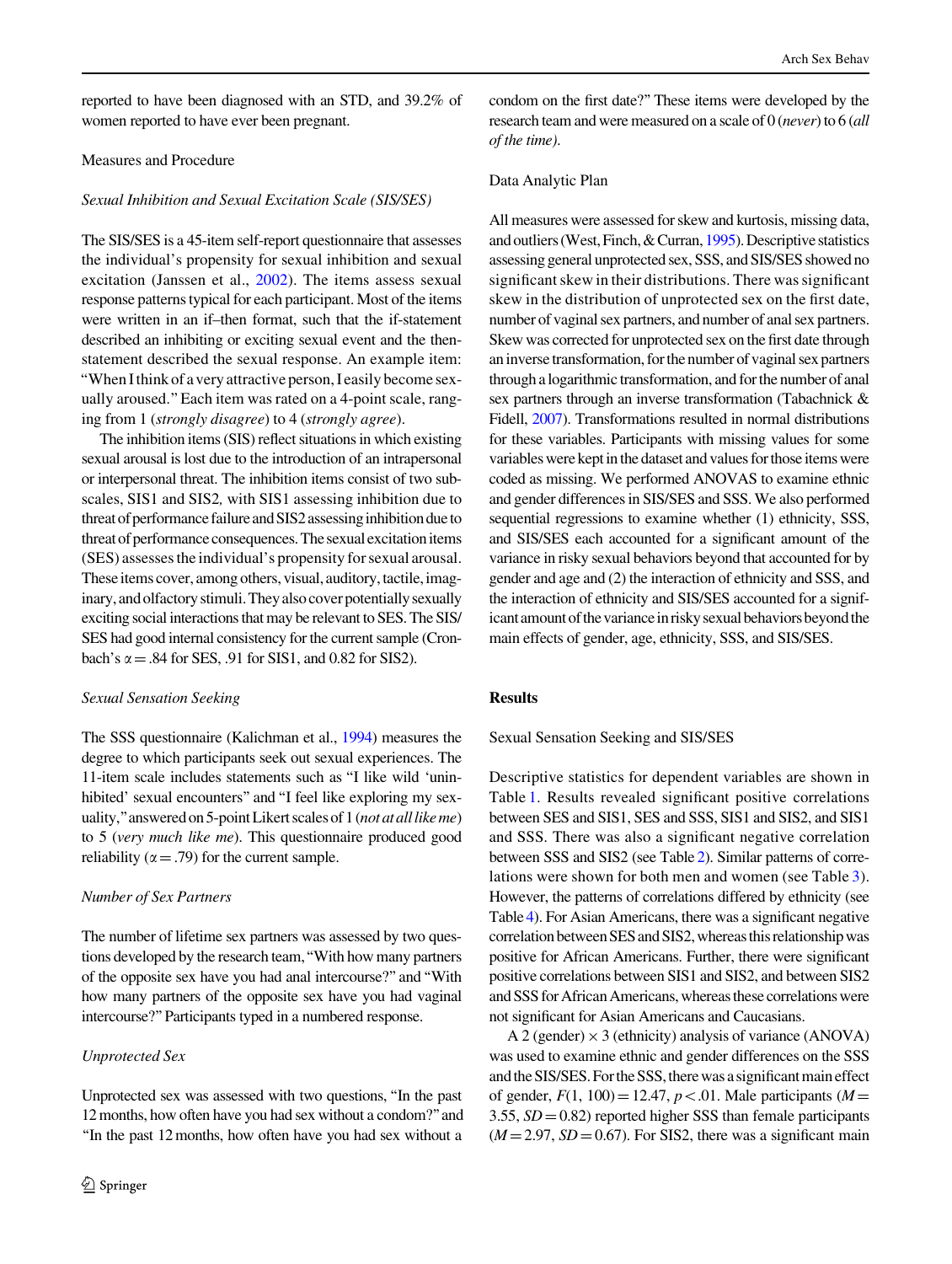<span id="page-4-0"></span>Table 1 Descriptive statistics for dependent variables by gender and ethnicity

| Variable                                  |    | Asian Americans |           |                           | <b>African Americans</b> |          |                  | Caucasians    |           |    |
|-------------------------------------------|----|-----------------|-----------|---------------------------|--------------------------|----------|------------------|---------------|-----------|----|
|                                           |    | M(SD)           | Range     | M(SD)<br>$\boldsymbol{n}$ |                          | Range    | $\boldsymbol{n}$ | M(SD)         | Range     |    |
| Gender: male                              |    |                 |           |                           |                          |          |                  |               |           |    |
| Number of anal sex partners               | 14 | 4.86(13.11)     | $0 - 50$  | 16                        | .56(.73)                 | $0 - 2$  | 23               | 2.74(4.67)    | $0 - 20$  | 53 |
| Number of vaginal sex partners            | 13 | 21.77 (27.31)   | $0 - 100$ | 15                        | 19.67 (19.05)            | $0 - 65$ | 23               | 32.78 (44.31) | $1 - 200$ | 51 |
| Frequency of condomless sex               | 14 | 1.86(1.83)      | $0 - 5$   | 16                        | 2.13(1.86)               | $0 - 5$  | 23               | 2.96(2.27)    | $0 - 6$   | 53 |
| Frequency of condomless sex on first date | 13 | 1.08(2.02)      | $0 - 6$   | 16                        | .75(1.53)                | $0 - 6$  | 21               | 1.48(2.40)    | $0 - 6$   | 50 |
| Gender: female                            |    |                 |           |                           |                          |          |                  |               |           |    |
| Number of anal sex partners               | 21 | .48(.68)        | $0 - 2$   | 20                        | 1.30(1.72)               | $0 - 6$  | 9                | 3.56(8.14)    | $0 - 25$  | 50 |
| Number of vaginal sex partners            | 21 | 9.10(8.15)      | $0 - 31$  | 19                        | 16.58 (18.35)            | $1 - 75$ | 8                | 22.00 (16.50) | $0 - 50$  | 48 |
| Frequency of condomless sex               | 18 | 2.67(1.97)      | $0 - 5$   | 21                        | 2.71(2.22)               | $0 - 6$  | 8                | 2.88(2.03)    | $0 - 5$   | 47 |
| Frequency of condomless sex on first date | 17 | .71(1.49)       | $0 - 5$   | 20                        | .85(1.70)                | $0 - 6$  | 8                | 1.38(2.26)    | $0 - 5$   | 45 |

Due to listwise deletion of missing data, the total N for each outcome variable may differ from one another and may not equal 106. The absolute range for the last two variables is  $0$  (never) to  $6$  (all of the time)

Table 2 Summary of correlations for scores on the SES, SIS1, SIS2, and SSS

| Measure | $\mathcal{L}$ | 3      |         |
|---------|---------------|--------|---------|
| 1. SES  | $.32*$        | .62    | $.70*$  |
| 2. SIS1 |               | $.40*$ | $.20*$  |
| 3. SIS2 |               |        | $-.20*$ |
| 4. SSS  |               |        |         |

Correlations for the sample collapsed across ethnicity and gender are presented  $(N = 106)$ 

SES Sexual Excitation Scale; SIS1 Sexual Inhibition Scale, Subscale 1; SIS2 Sexual Inhibition Scale, Subscale 2; SSS Sexual Sensation Seeking  $* p < .05$ 

Table 3 Summary of correlations, means, and standard deviations for scores on the SES, SIS1, SIS2, and SSS as a function of gender

| Measure          | $\overline{1}$ | 2      | 3      | 4      | M     | SD    | n    |
|------------------|----------------|--------|--------|--------|-------|-------|------|
| 1. SES           |                | $.41*$ | .13    | $.73*$ | 57.04 | 10.32 | - 55 |
| 2. SIS1          | $.62*$         |        | $.41*$ | $.34*$ | 27.98 | 6.47  | 55   |
| 3. SIS2          | .14            | $.34*$ |        | $-.10$ | 25.76 | 5.31  | 55   |
| 4. SSS           | $.65*$         | .21    | $-.10$ |        | 3.55  | .82   | 55   |
| $\boldsymbol{M}$ | 52.65          | 30.00  | 29.08  | 2.97   |       |       |      |
| SD               | 11.06          | 6.71   | 5.02   | .67    |       |       |      |
| $\boldsymbol{n}$ | 51             | 51     | 51     | 51     |       |       |      |

Correlations separated by gender are presented with male  $(n= 55)$ above the diagonal and female  $(n = 51)$  below the diagonal. Means, standard deviations, and sample sizes for males are presented in the vertical columns, and means, standard deviations, and sample sizes for females are presented in the horizontal rows

SES Sexual Excitation Scale; SIS1 Sexual Inhibition Scale, Subscale 1; SIS2 Sexual Inhibition Scale, Subscale 2; SSS Sexual Sensation Seeking  $* n < 0.05$ 

effect of gender,  $F(1, 100) = 9.64$ ,  $p < 0.01$ . Female participants  $(M = 29.08, SD = 5.02)$  reported higher SIS2 than male participants ( $M = 25.76$ ,  $SD = 5.31$ ). The interaction between gender and ethnicity was not significant for the SSS or the SIS/ SES.

# Ethnicity, Sexual Sensation Seeking, and Risky Sexual Behaviors

Hypothesis 1 predicted that higher SSS would be associated with more sex partners and higher rates of unprotected sex. Results revealed a significant main effect for age on the number of vaginal sex partners,  $R^2\Delta = .25$ ,  $F\Delta(2, 95) = 15.56$ ,  $p < .01$ , such that older age was associated with more vaginal sex partners ( $\beta$  = 0.47,  $p$  < .01). Also, the main effect of SSS accounted for a significant portion of the variance in the number of vaginal sex partners,  $R^2\Delta = .14$ ,  $F\Delta(3, 92) = 7.17$ ,  $p < .01$ . As hypothesized, higher SSS was associated with more vaginal sex partners,  $\beta$  = 0.39,  $p$  < .01.

Results revealed a significant main effect of age on the number of anal sex partners,  $R^2\Delta = .10$ ,  $F\Delta(2, 99) = 5.47$ ,  $p < .01$ , such that older age was associated with more anal sex partners,  $\beta$  = 0.30, *p* < 0.01. Also, the main effect of SSS accounted for a significant portion of the variance in the number of anal sex partners,  $R^2\Delta = .08$ ,  $F\Delta(3, 96) = 3.29$ ,  $p < .05$ . As hypothesized, higher SSS was associated with more anal sex partners,  $\beta$  = 0.28, *p* < .01. Further, the interaction between ethnicity and SSS yielded a significant increment,  $R^2\Delta = .12$ ,  $F\Delta(2, 94) =$ 8.07,  $p < 0.01$ , beyond that accounted for by the main effects of gender, age, ethnicity, and SSS. Tests of simple slopes revealed that the association between SSS and the number of anal sex partners was positive for Asian Americans,  $\beta = .24$ ,  $t(34) =$ 3.94,  $p < 0.01$ , but non-significant for African Americans,  $\beta =$  $.06$ ,  $t(35)=1.06$  (see Fig. [1\)](#page-5-0). Further, there was a positive association between SSS and the number of anal sex partners for Caucasians,  $\beta = .23$ ,  $t(30) = 2.82$ ,  $p < .01$ , but no significant association for African Americans and Asian Americans combined,  $\beta = -.06$ ,  $t(70) = 1.47$  (see Fig. [2](#page-5-0)).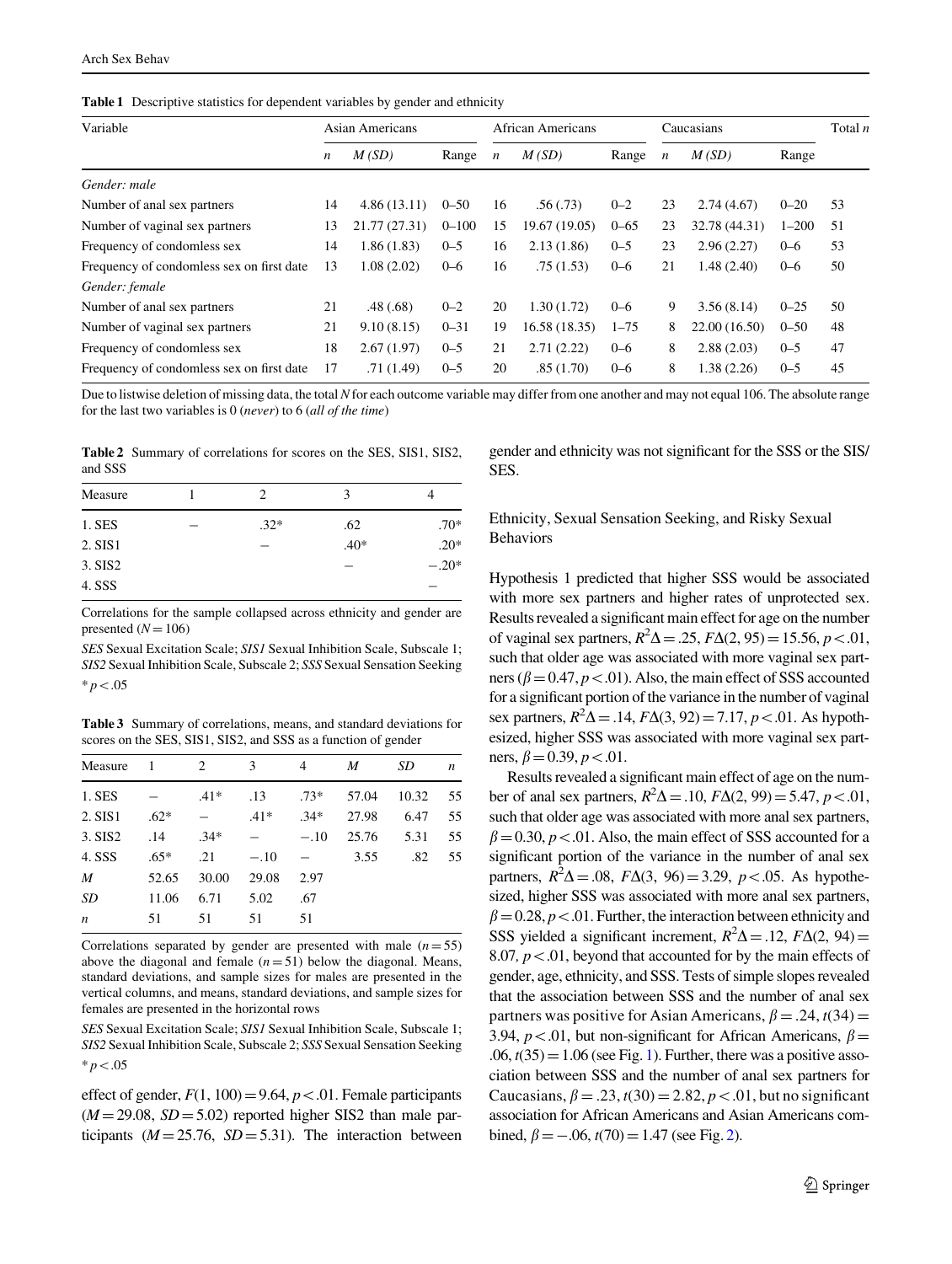| Measure          |        | 2                        | 3       | 4       |       | 2      | 3                        | $\overline{4}$  | $\boldsymbol{M}$ | SD   | $\boldsymbol{n}$ |
|------------------|--------|--------------------------|---------|---------|-------|--------|--------------------------|-----------------|------------------|------|------------------|
| $1.$ SES         |        | $.36*$                   | $-.38*$ | $.70*$  |       | $-.32$ | $-.10$                   | $.49*$          | 57.69            | 9.08 | 32               |
| 2. SIS1          | $.62*$ | $\overline{\phantom{0}}$ | .29     | .33     |       |        | .15                      | $-.10$          | 27.03            | 4.96 | 32               |
| 3. SIS2          | $.44*$ | $.54*$                   |         | $-.33*$ |       |        | $\overline{\phantom{0}}$ | $-.41*$         | 26.69            | 4.71 | 32               |
| 4. SSS           | $.78*$ | $.36*$                   | .02     | —       |       |        |                          | $\qquad \qquad$ | 3.54             | .71  | 32               |
| M                | 53.05  | 28.87                    | 27.00   | 3.10    | 54.44 | 30.75  | 28.33                    | 3.19            |                  |      |                  |
| SD               | 12.48  | 7.91                     | 6.20    | .86     | 10.24 | 6.12   | 5.09                     | .77             |                  |      |                  |
| $\boldsymbol{n}$ | 38     | 38                       | 38      | 38      | 36    | 36     | 36                       | 36              |                  |      |                  |

<span id="page-5-0"></span>Table 4 Summary of correlations, means, and standard deviations for scores on the SES, SIS1, SIS2, and SSS as a function of ethnicity

Correlations separated by ethnicity are presented with Asian Americans ( $n=36$ ) above the diagonal and African Americans ( $n=38$ ) below the diagonal followed by Caucasians ( $n=32$ ) above the diagonal. Means, standard deviations, and sample sizes for African Americans are presented first in the horizontal rows, and means, standard deviations, and sample sizes for Asian Americans are presented second in the horizontal rows. Means, standard deviations, and sample sizes for Caucasians are presented in the vertical columns

SES Sexual Excitation Scale; SIS1 Sexual Inhibition Scale, Subscale 1; SIS2 Sexual Inhibition Scale, Subscale 2; SSS Sexual Sensation Seeking  $* p < .05$ 



Fig. 1 Interaction of ethnicity and SSS on number of anal sex partners: Fig. 2 Interaction of ethnicity and SSS on number of anal sex partners:<br>African Americans Fig. 2 Interaction of ethnicity and SSS on number of anal sex partners:<br>Caucasian Americans vs. Asian Americans



Caucasian Americans vs. Asian Americans and African Americans

### Ethnicity, SIS/SES, and Risky Sexual Behaviors

Hypothesis 2 predicted that higher SIS1 would be associated with more sex partners and higher rates of unprotected sex. Results revealed that the interaction between ethnicity and SIS1 yielded a significant increment,  $R^2\Delta = .10$ ,  $F\Delta(2, 72) = 4.64$ ,  $p = .01$ , for unprotected sex on the first date beyond that accounted for by the main effects of gender, age, ethnicity, and SIS1. Higher levels of SIS1 were associated with higher rates of unprotected sex on the first date for Asian Americans and African Americans,  $\beta = .02$ ,  $t(53) = 2.92$ ,  $p < .01$ . However, the association was not significant for Caucasians,  $\beta = -.02$ ,  $t(25)$ 1.06 (see Fig. [3](#page-6-0)).

Hypothesis 3 predicted that higher SIS2 would be associated with fewer sex partners and lower rates of unprotected sex. Results revealed that the main effect for SIS2 accounted for a significant

portion of the variance for general unprotected sex,  $R^2\Delta = .10$ ,  $F\Delta(3, 71) = 2.77, p < .05$ . As hypothesized, SIS2 was negatively associated with general unprotected sex, such that higher SIS2 predicted lower rates of unprotected sex,  $\beta = -.25$ ,  $p = .04$ .

Hypothesis 4 predicted that higher SES would be associated with more sex partners and higher rates of unprotected sex. Results revealed a significant main effect for age on the number of vaginal sex partners,  $R^2\Delta = .21$ ,  $F\Delta(2, 80) = 10.82$ ,  $p < .01$ , such that older age was associated with more vaginal sex partners,  $\beta = .44, p < .01$ . Also, the main effect for SES accounted for a significant portion of the variance for the number of vaginal sex partners,  $R^2\Delta = .09$ ,  $F\Delta(3, 77) = 2.96$ ,  $p < .05$ . As hypothesized, SES was positively associated with the number of vaginal sex partners, such that higher SES predicted more vaginal sex partners,  $\beta = .27, p < .01$ .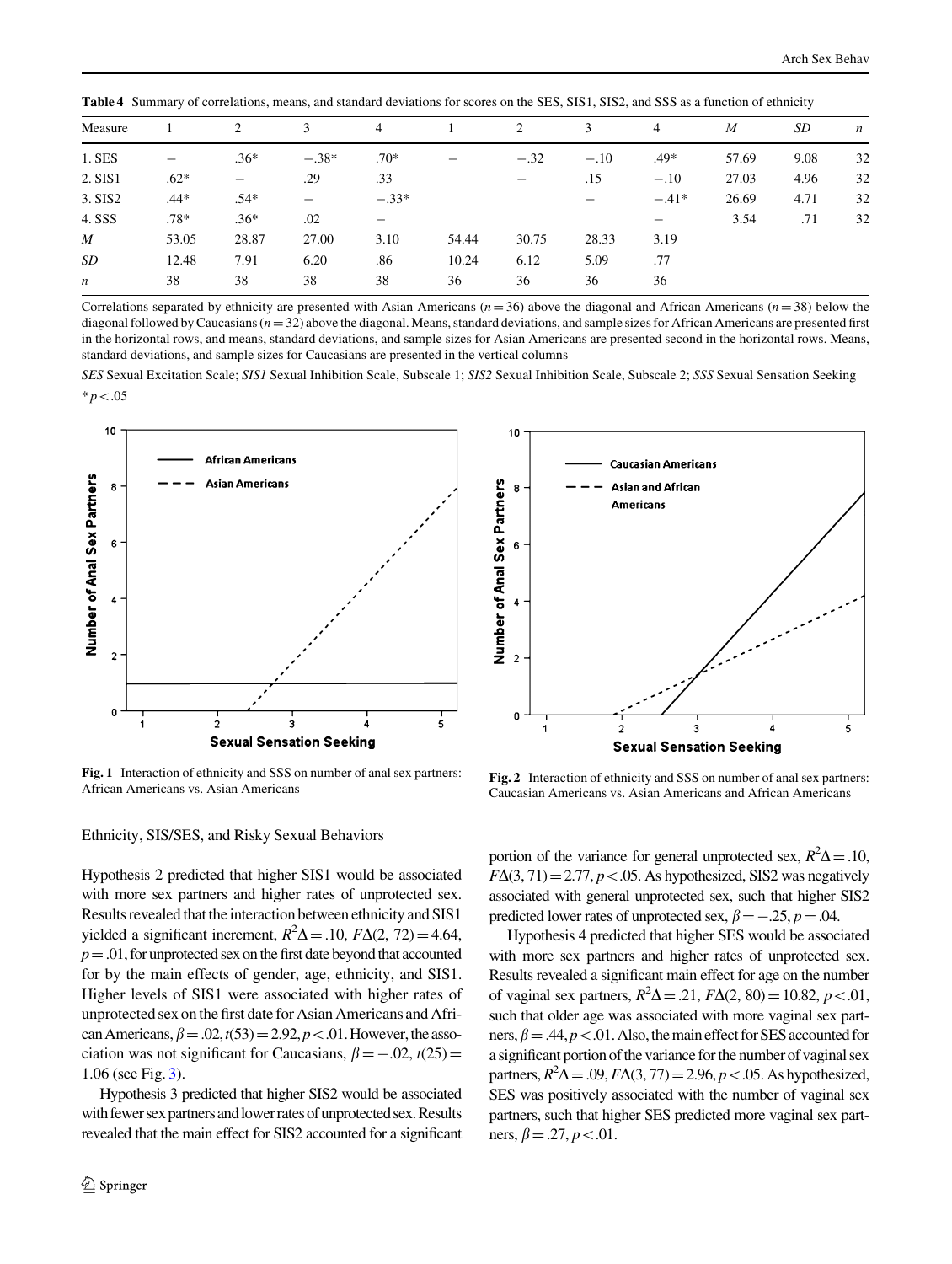<span id="page-6-0"></span>

Fig. 3 Interaction of ethnicity and SIS1 on unprotected sex on the first date: Caucasian Americans vs. Asian Americans and African Americans

#### **Discussion**

The current study investigated relationships between SIS/SES, SSS, and risky sexual behaviors among Asian Americans, African Americans, and Caucasian Americans. Support for our original four hypotheses was mixed and the effects of ethnicity varied. Consistent with Hypothesis 1, higher SSS was associated with more vaginal and anal sex partners. No significant associations were found between SSS and unprotected sex. Also, ethnicity moderated the association between SSS and the number of anal sex partners, such that a positive association was found between SSS and the number of anal sex partners for Asian Americans but not for African Americans, and for Caucasians but not for African Americans and Asian Americans combined. Contrary to Hypothesis 2, there were no significant associations between SIS1 and the number of sex partners and general unprotected sex. However, ethnicity moderated the relationship between SIS1 and unprotected sex on the first date, such that higher SIS1 was associated with higher rates of unprotected sex on the first date for Asian Americans and African Americans, but the association was not significant for Caucasians. Consistent with Hypothesis 3, higher levels of SIS2 were associated with lower rates of general unprotected sex. However, SIS2 was not significantly associated with the number of sex partners and unprotected sex on the first date. Finally, consistent with Hypothesis 4, SES was associated with more vaginal sex partners, but no significant associations were found for SES and number of anal sex partners and unprotected sex. Ethnicity was not found to be significantly related to SIS2 and SES.

As hypothesized, higher levels of SSS was associated with more vaginal and anal sex partners beyond gender and age effects. This finding was consistent with extant research showing

that SSS is negatively correlated with intentions to practice safe sex and positively correlated with risky sexual behaviors, including anal sex (Bancroft et al., [2003](#page-7-0); Hendershot, Stoner, George, & Norris, [2007\)](#page-8-0). Results also revealed a positive association between SSS and the number of anal sex partners for Asian Americans and Caucasians but not for African Americans. The association between SSS and anal sex partners for Asian Americans and Caucasians was in the predicted direction, such that higher SSS was associated with more anal sex partners. However, the non-significant association between SSS and the number of anal sex partners among African Americans was inconsistent with Kalichman and Rompa's  $(1995)$  $(1995)$  study, which showed that, in a sample of primarily African Americans, those with higher SSS perceived more pleasure in practicing unprotected sex and fewer intentions to practice safe sex. This inconsistency may be due to differences in the measurement of outcome variables; in Kalichman and Rompa's study, the outcome variables were intentions and perceptions of risky sexual behaviors, whereas in the current study the outcome variables were past self-reported sexual behaviors. Additionally, it may be that, for African Americans in our sample, SSS may be associated with sexual behaviors other than the ones measured in the current analysis (i.e., anal sex partners).

Inconsistent with Hypothesis 1 and with research indicating that those with high SSS tend to engage in high frequencies of unprotected sex (Bancroft et al., [2003;](#page-7-0) Kalichman & Rompa, [1995](#page-8-0)), we found no significant association between SSS and unprotected sex. This finding could be explained by the uniqueness of the current sample, which consisted of participants who were social drinkers and who volunteered to participate in research in which their physiological levels of sexual arousal were assessed. The current sample could be considered a relatively sexually liberal group, which would imply higher than average SSS and sexual risk. With a sample of high risk individuals, our range of sexual behaviors may be more limited, which may have decreased our power to detect significant differences. Further, the current sample was more ethnically diverse than previous samples, which have consisted of primarily Caucasians and African Americans (Kalichman & Rompa, [1995\)](#page-8-0). Given that the current sample consisted of equal percentages of Asian Americans, African Americans, and Caucasians, our findings may differ from past research.

Results partially supported Hypothesis 2, which predicted that SIS1 would be associated with more sex partners and higher rates of unprotected sex. Consistent with previous work with MSM populations (Bancroft et al., [2003\)](#page-7-0), we found that SIS1 was associated with less condom use with first date sex for African American and Asian American heterosexual men and women. According to Bancroft et al., those with higher SIS1 may engage in less condom use because condoms may contribute to arousal loss. Bancroft et al. found that SIS1 was strongly associated with erectile dysfunction among MSM and that those who have had a history of erectile dysfunction reported more sexual risk behaviors. The association between SIS1 and condom use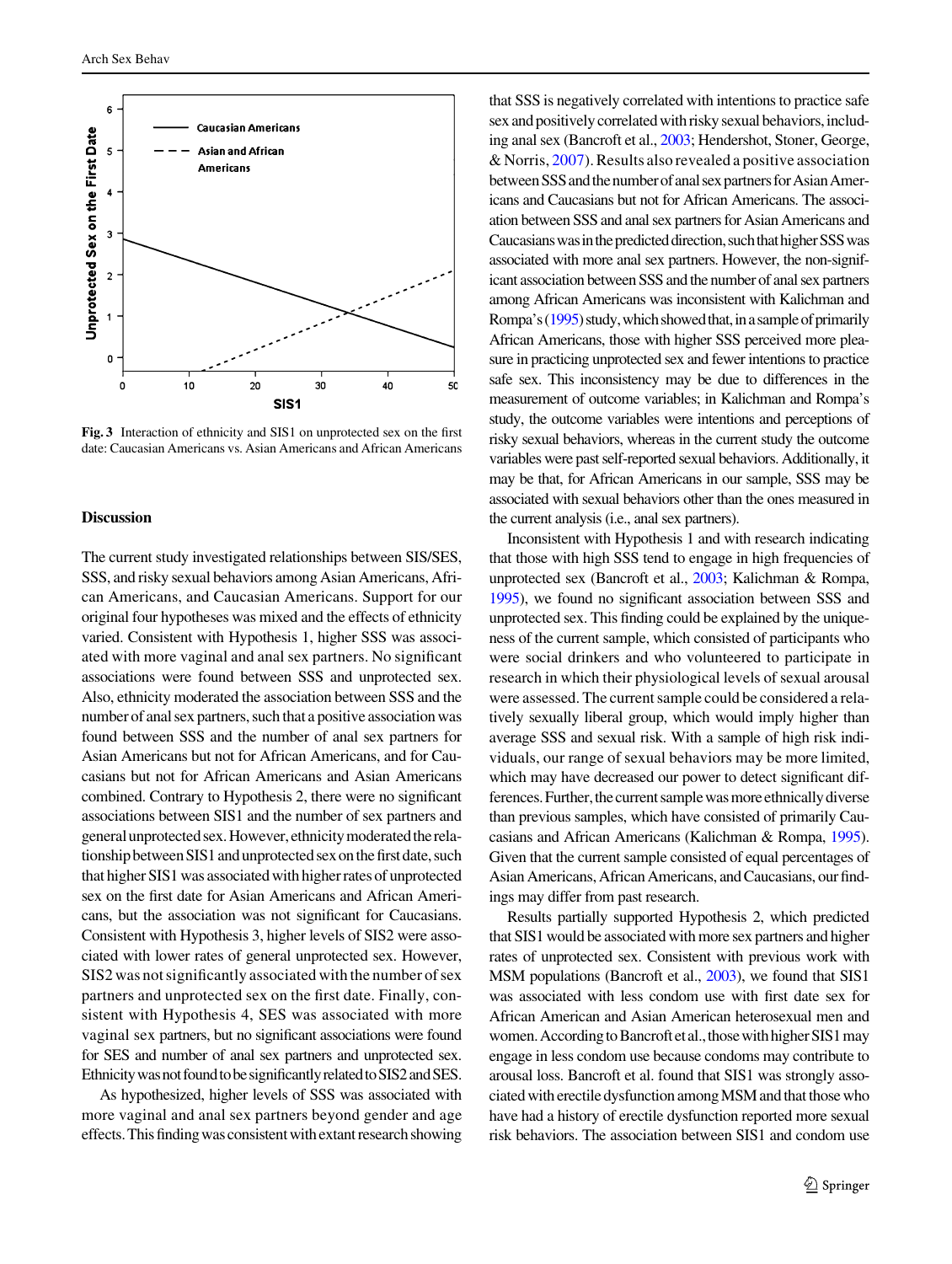<span id="page-7-0"></span>was not significant for Caucasian participants in our sample. The ethnic differences observed here are not readily interpretable, particularly in the absence of cultural measures that could have elucidated the nature of these differences. Further research is needed to explore this finding.

Consistent with Hypothesis 3, SIS2 was negatively associated with general unprotected sex. This was consistent with Bancroft et al. (2004), who showed that those with high SIS2 reported less risky sexual behaviors. There were no significant SIS2 effects on general unprotected sex. Contrary to Hypothesis 3, there were no significant SIS2 effects on the number of sex partners and unprotected sex on the first date. This suggests that SIS2 is associated with unprotected sex, but not the number of sex partners. Perhaps this is because the negative consequences of not using a condom–pregnancy or STIs–are more apparent than the consequences of having many sexual partners. Thus, those with high fear of negative consequences may be more likely to associate the lack ofcondomuse with risk than to associate havingmany partners with risk. However, SIS2 was not associated with unprotected sex on the first date. This suggests that there are fundamental differences in how SIS2 relates to unprotected sex on the first date, which is presumably more risky, versus general unprotected sex.

Consistent with Hypothesis 4, SES was positively associated with the number of vaginal sex partners. This is consistent with evidence indicating that those with higher SES are more likely to have more sexual partners (Janssen et al., [2002\)](#page-8-0). There was no significant main effect of ethnicity and no significant interaction between ethnicity and SES on the number of vaginal and anal sex partners, and unprotected sex. This indicates that SES may be associated with less risky forms of sexual behaviors, such as vaginal sex, rather than with more risky forms of sexual behaviors, such as anal sex and unprotected sex. However, since past research has shown a positive association between SES and unprotected sex, more research is needed to further examine the relationship between SES, the number of sex partners, and unprotected sex.

The present study had a number of limitations that are important to consider. The use of self-report measures may not reflect accurate sexual behaviors and cognitions in our participants. However, all efforts were made to ensure confidentiality of reporting. Another limitation to the study was the cross-sectional nature of the data. Thus, we cannot determine if sexual risk behaviors precede or follow SSS or SIS/SES. Another limitation to the study includes the small number of African American and Asian American participants, which prevented us from examining specific ethnic subgroups (e.g., Vietnamese, Japanese, and Haitian). Since there are significant cultural differences among Asian American and African American ethnic subgroups, grouping them into general categories of Asian Americans and African Americans limits the interpretation of our data. Thus, replicating the current study in a larger sample, focusing on specific ethnic subgroups, would be important. Finally, participants in this study

were social drinkers and sex research volunteers; thus, findings may not be generalizable to the broader population.

Our findings, although preliminary, indicate that ethnicity may moderate the relationship between risky sexual behaviors and dispositional variables such as SSS and SIS/SES. This implies that these variables should not be universally applied to all ethnic groups in the same manner. When differences among ethnic groups were found for SSS and SIS/SES, a distinction between Caucasians and ethnic minorities became evident. Perhaps a reexamination of the SIS/SES scale is necessary given that the scale is validated on mostly Caucasian groups but not ethnic minorities (Janssen et al., [2002\)](#page-8-0). It may also be fruitful to examine aspects of sexuality and perhaps how being a member of an ethnic minority group may be related to these variables and sexual behaviors. Regardless, this distinction suggests that there is a need for incorporating culture into the conceptualization of SSS and SIS/SES. Additionally, because our findings involving ethnicity were exploratory, future research should focus on specific cultural variables theoretically relevant for each ethnic group, such as loss of face, acculturation, and stereotypes. Research with other ethnic groups not examined in the current study also remains unexplored. Results of the current study indicate that research on relationships between SSS, SIS/SES and risky sexual behaviors should take into account ethnic differences and cultural background.

Acknowledgments This research was supported, in part, by the following grants: NIAAA/NIH R01 AA13565-02 and R01 AA016281-01 A2 to William H. George, 1T06SM60563-38 to Hong V. Nguyen, and 1F31 AA018237-01A1 to Kelly H. Koo. This article was awarded the Outstanding Student Paper Award from the Society for the Scientific Study of Sexuality International Conference, Puerto Vallarta, Mexico (2009).

## References

- Bancroft, J., Janssen, E., Carnes, L., Goodrich, D., & Strong, D. (2004). Sexual activity and risk taking in young heterosexual men: The relevance of sexual arousability, mood, and sensation seeking. Journal of Sex Research, 41, 181–192. doi:[10.1080/00224490409552226.](http://dx.doi.org/10.1080/00224490409552226)
- Bancroft, J., Janssen, E., Strong, D., Carnes, L., Vukadinovic, Z., & Long, S. (2003). Sexual risk-taking in gay men: The relevance of sexual arousability, mood, and sensation seeking. Archives of Sexual Behavior, 32, 555–572. doi:[10.1023/A:1026041628364](http://dx.doi.org/10.1023/A:1026041628364).
- Centers for Disease Control and Prevention. (2009). HIV/AIDS Surveillance Report, 2007 (Vol. 19, pp. 1–63). Atlanta: U.S. Department of Health and Human Services, Centers for Disease Control and Prevention. [http://www.cdc.gov/hivtopics/surveillance/resources/reports/.](http://www.cdc.gov/hivtopics/surveillance/resources/reports/)
- Chan, Y., Passetti, L. L., Garner, B. R., Lloyd, J. J., & Dennis, M. L. (2011). HIV risk behaviors: Risky sexual activities and needle use among adolescents in substance abuse treatment. AIDS and Behavior, 15, 114–124. doi:[10.1007/s10461-010-9702-3](http://dx.doi.org/10.1007/s10461-010-9702-3).
- Choi, K. H., Operario, D., Gregorich, S. E., McFarland, W., MacKellar, D., & Valleroy, L. (2005). Substance use, substance choice, and unprotected anal intercourse among young Asian American and Pacific Islander men who have sex with men. AIDS Education and Prevention, 17, 418–429. doi[:10.1521/aeap.2005.17.5.418](http://dx.doi.org/10.1521/aeap.2005.17.5.418).